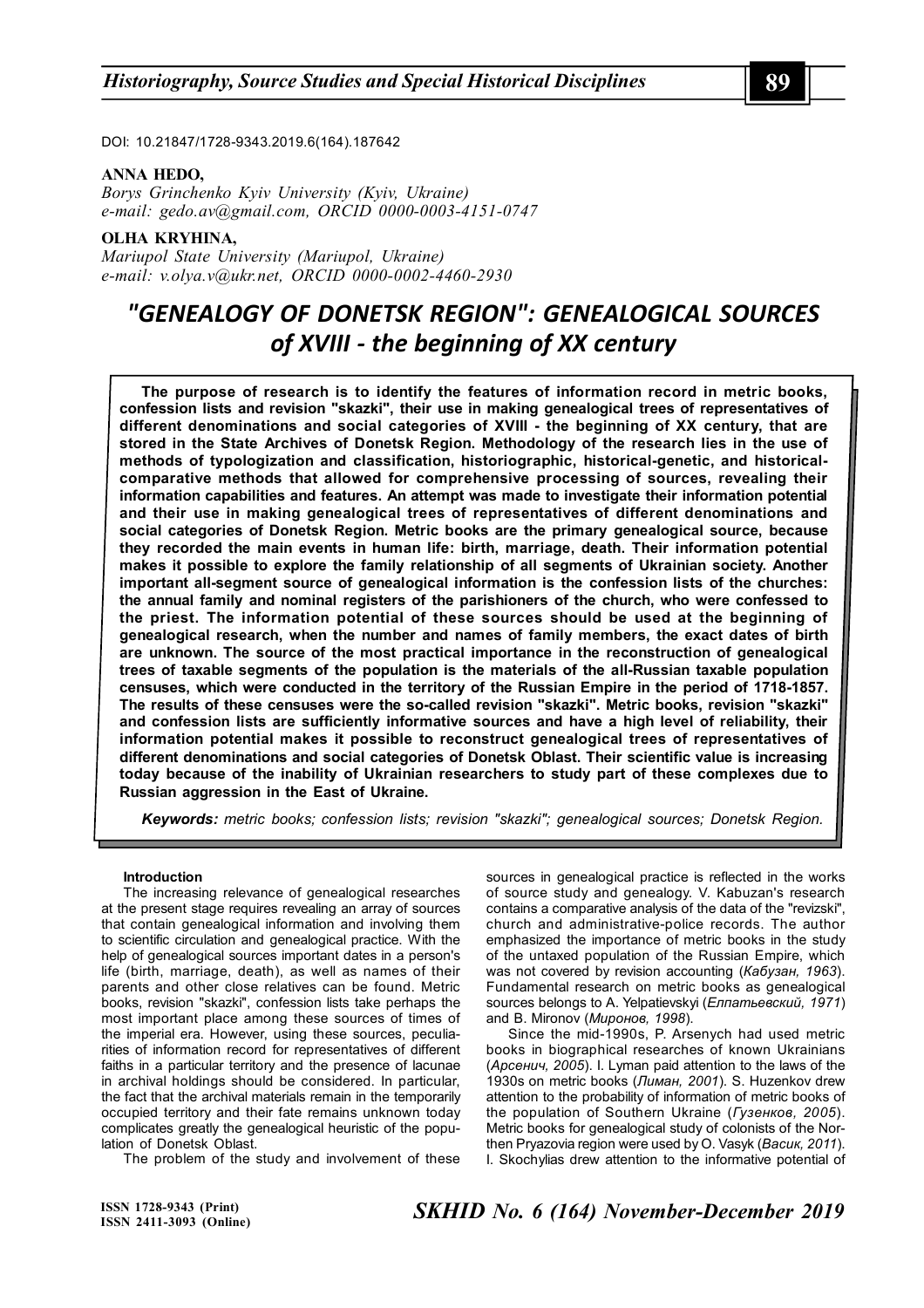metric books as sources of genealogy (*Скочиляс, 2002*). Yu. Lehun emphasized the importance of metric books, revision "skazki" and confession lists for the genealogy of peasant families (*Легун, 2005*).

The materials of the revisional population census as sources from the history of the foreign colonists of the Northen Nadazovia region are considered in the study by A. Hedo (*Гедьо, 2009*) and N. Honcharova (*Гончарова, 2003*).

N. Lobko's dissertation is devoted to the research of genealogical information, which is presented in metric books, confession lists and books of registration of acts of civil status (*Лобко, 2008, 2014*).

*The purpose of the article* is to identify the features of information record in metric books, confession lists and revision "skazki", their use in making genealogical trees of representatives of different denominations and social categories of Donetsk Oblast.

#### **Methods**

Methods of typologization and classification were used to study metric books, revision "skazki" and confession lists, as well as historiographic, historical-genetic, and historical-comparative methods allowed for comprehensive processing of sources, revealing their information capabilities and features.

#### **Results and Discussion**

Metric books, as church acts, recorded information about births, marriages and deaths. The obligation to maintain metric books was entrusted to priests of different denominations, but it was under the constant supervision and control of government, since it served as one of the sources for fiscal activity (tax collection, recruiting duty, etc.).

It is generally accepted that Peter I introduced metric books, but it should be noted that the first attempts at metric records were made by Petro Mohyla in the seventeenth century. Unfortunately, the practice of constant maintenance of church acts was not extended to all Ukrainian lands, as priests were not ready to follow orders of church authorities (*Лобко, 2008*).

On the legislative level, the registration of births and deaths in Russia was established by the decree of Peter I of April 14, 1702**<sup>1</sup>** . The log of metric books, which confirmed the presence of three parts of church acts about births, marriages and deaths, was approved in 1724. Since then an appropriate record format had been set for each part of metric books. In particular, the priests had to enter the date of birth of newborn, information about his parents, information about the baptismal ceremony and information about the "godparents" (godfather and godmother) in metric book. For the second part, the information about a bride and groom and guarantors (witnesses) had to be entered. Later, a graph listing the bride and groom's age appeared. The form of the third part of the metric books required information on the deceased, his age and cause of death, and it should also be noted by whom the deceased was confessed, given communion and buried.

Metric books were introduced for the entire population of the Russian Empire, for representatives of different faiths, including the population of the Dnieper Ukraine. The analysis and use of metric books of representatives of different denominations of the population of Donetsk

Oblast demonstrates the presence of specific, traditional features. In particular, metric books of the German (Lutherans, Catholics, Mennonites) and the Jewish population contained certain features. In particular, lists of born Mennonites did not contain information on infant baptism, because for religious canons, Mennonites did not baptize infants, but performed only water baptisms of people who were 18-20 years old (*Бондарь, 1916*). In analysis of the birth records of the child, attention is also drawn to the following: "baptism when necessary". For Lutheran faith representatives, such rite was envisaged in statute and performed in certain cases: if the infant was born very frail and could die before the preacher arrived; unless there was an evangelic-Lutheran preacher who could perform the baptismal ceremony near the place of birth, as well as in other emergency situations. The peculiarity of maintenance of a metric book of the Jewish population concerning born children was the compulsory indication of the dates of birth of children and indication of carrying out of circumcision of newborn boys, which was performed on the 8th day after birth of the baby.

As N. Lobko notes, the metric books of the Greek-Catholic churches contain more genealogical information in comparison with the metrics of the Orthodox churches. Thus, in addition to name, date of birth and information on receiving baptism, the name and surname of the child's father, in the graph "condition", the place of residence and social status of a father, whose son was he, mother's full name, her parents' full names, as well as the midwife's ("baba") full name was compulsorily recorded (*Лобко, 2008*).

The metric books of the second part had a marked difference - about married people. In particular, it was compulsory for the Orthodox population to conduct a marriage search, for the German-speaking population - a triple announcement of marriage and the presence of short chronological lists of married, lists of betrothed and, and for Jews - contraction of marriage - kesubah / ketubah. The metric books of the Jewish population are notable for the presence of a separate section that contained divorce records.

In 1838 a new form of metric records was developed, according to which the name of the newborn was recorded in a separate graph, the parents' data had to contain religion, the age of a newly married couple was recorded in a separate graph, and information on the deceased was also entered separately. Information about the priest performing rites and information about the persons who confirmed the fact of performing rites was also marked**<sup>2</sup>** . It should also be noted that since then, metric books had been recognized as the most important acts at the state level and therefore they had to be maintained clearly and accurately. The period of existence of metric books ended with the introduction of acts of civil status.

Metric records also include information on first and last name changes, confirmation of the legality of birth or adoption, which is important in genealogical practices.

There are several examples of it. In the metric books of the Nativity-Theotokos Church of the Katerynoslav Theological Consistory, Mariupol, Mariupol powiat, Yekaterinoslav Governorate, a record of change of the last name of the father of the newborn was found: "Born on August 22, 1885, baptized on August 28, number 52, Peter, parents: Mariupol bourgeois Feodor Ivanov son of Kovalenko / aka

**<sup>1</sup>** ПСЗ-1. Т.4. № 1908. С. 192. *Complete Collection of Laws of the Russian Empire.* The first meeting [PSZ-1]. T.4. № 1908. S. 192. (in Russian).

**<sup>2</sup>** ПСЗ-2. Т.13. №10956. С. 92. PSZ-2. Т.13. № 10956. S. 91-92. (in Russian).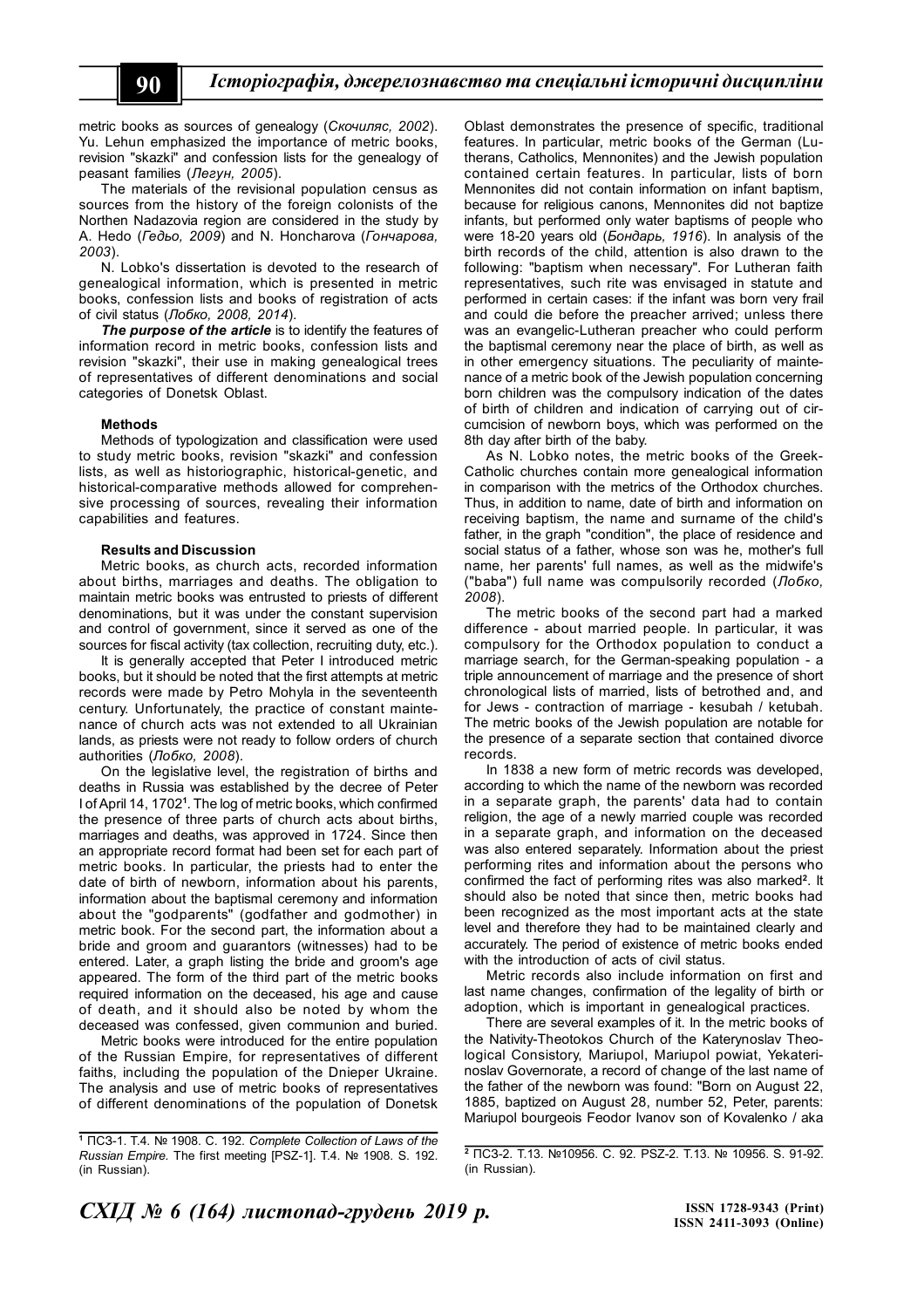Golub / and his lawful wife Anna Kuzmina, both Orthodox. Godparents: Mariupol bourgeois Ilya Konstantinov Pichakhchi and Elena Kirillova, wife of retired non-commissioned officer Andrei Lutechenko"**<sup>3</sup>** .

Records of the adoption of a child by the parishioners of the Bergtal Roman-Catholic Church of Mariupol powiat, Yekaterinoslav Governorate, Bergtal village, had the following form: "Born on April 18, 1912, baptized on June 19, number 52, Anton, son of a peasant woman from the Popovka village, the Taurida Governorate, Berdyansk uyezd, Evdokia Samko, an illegitimate son born on April 18, 1912 in the Nikolsky village. Godparents: Conrad Franz and Eva Schafner", the priest noted below that as a result of the order of Taganrog district court dated October 23, 1912, under No. 20811, Anton Samko was adopted by a peasant, Dolgobichev village, Tomashiv district, Lublin Governorate, Joseph Mikhailov Karpovich, and his lawful wife, Evdokia Samko**<sup>4</sup>** .

Due to the inaccessibility of the materials of the state archives of Donetsk and Luhansk Oblasts for Ukrainian researchers, the experience of cooperation of the state archives of Ukraine with the international organization "Family Search International", known as the Genealogical Society of Utah, is relevant.

Under the agreement between the Society and the General Archive, signed on April 25, 1996, the Society microfilmed metric books in the state archives of Ukraine. After V. Yanukovych' coming to power and his replacement of leadership of the State Archive Service of Ukraine in 2011, the cooperation was terminated by the Ukrainian side in connection with the entry into force of the Laws of Ukraine "On Personal Data Protection" of June 1, 2010 and "On Amendments to Certain Legislative Acts Of Ukraine on Increasing Responsibility for Violation of Personal Data Protection Legislation" of June 2, 2011. According to the letter of the State Archive Service of Ukraine of October 21, 2011 No. 1079/06 "On Cooperation with the Utah Society, USA" the cooperation was terminated from January 1, 2012 (*Держархів Донецької області. Ф. 209. Звіт про роботу держархіву області за 2012 рік*).

By the time of termination of digitalization, Family Search digitized metric information in the Autonomous Republic of Crimea and four regions (Ivano-Frankivsk, Sumy, Ternopil, Cherkasy). Digitization was in process in eleven regions, nine more were planned but digitization did not begin.

In 2017, a great deal of work was done by the State Archives of Donetsk Oblast with the support of Family Search, Utah, USA, the documents of about 4,086 archival files contained in 273 church funds, chronologically covering the period of 1809-1928, were microfilmed**<sup>5</sup>** . On April 20, 2018, on the website of the Central State Electronic Archives of Ukraine, online access to digitized copies of metric books of the State Archives of Donetsk Oblast, obtained in the framework of the joint project of the State Archive Service of Ukraine with the International Organization "Family Search International", was given**<sup>6</sup>** (*https:// tsdea.archives.gov.ua*).

However, due to the termination of cooperation, funds with metric books of Jews, Germans (Roman-Catholics, Mennonites, Lutherans) were not digitized. Their careful study as a comprehensive source will allow researchers to distinguish the ethno-confessional features of the population of Donetsk Oblast.

Another universal genealogical source is the confession lists of the churches. The confession list is an annual register of names of parishioners of a church who were confessed by a priest. In absence of metric books, they are a valuable source in making genealogical trees.

The record-keeping history of confession lists is very similar to the history of metric books. The advantage is that, unlike metrics, it is a "family source" recording the annual dynamics and structure of the family. Every Orthodox Christian should confess at least once a year and receive the Sacrament. The sacrament of communion was documented in the confession lists, that is, in the list of the persons who were in confession.

The maintenance of a register of parishioners who had been confessed to the priest was suggested by Petro Mohyla, but again met resistance from the priests (*Скочиляс, 2002*). At the beginning of XVIII century, at the legislative level, the maintenance of "confession lists" was established, according to which it was possible to determine the population and to control the Old Believers (*Смолич, 1997*).

By the decree of February 8, 1716, "On going to confession throughout a year, on the penalty for non-implementing this rule, and on laying of double pay on schismatics"**<sup>7</sup>** Peter I imposed a tax on those who shrank from Orthodoxy. The obligingness of maintaining the confession lists was enshrined in the Synod Decree of March 7, 1722 and the Senate Decree of July 16, 1722. The decree of the Synod "On sending statements of those who did not attend confessions and of schismatics, as well as of penalty money to the Holy Synod" pursued primarily a fiscal aim**<sup>8</sup>** . The Senate decree obliged all parishioners "to present their children of both sexes from the age of seven to their priests for confession"**<sup>9</sup>** . In case of a long absence, the parishioner had to confess to the church of a parish of a place of his temporary stay and to give a certificate of confession to the priest of his settlement: "to receive from them the secure letters which they give to their parish priests on return, and then confess to them"**<sup>10</sup>**. Maintenance of confession books in the 20's - 30's of the XVIII century was under the control of the state, which primarily monitored the regularity and correctness of the payment of fines.

The Senate Decree of April 16, 1737 introduced the forms of confession lists. The form had the headline: "A list of the city or uyezd, or sloboda, of the Church of the

**<sup>3</sup>** ДАДО. Ф. 214. Оп. 1. Спр. 6. Арк. 181. *Derzhavnyi arkhiv Donetskoi oblasti.* [State Archives of Donetsk Oblast] (DADO). Retrieved from https://tsdea.archives.gov.ua/ua/affair\_dn/?f\_id=- 1023378&a\_id=1025689#lg=1&slide=179.

**<sup>4</sup>** ДАДО. Ф. 472. Оп.1. Спр.5. Арк.9-10. *DADO.* F. 472. Op.1. Spr.5. Ark. 9-10. (in Ukrainian)

**<sup>5</sup>** Публічний звіт Голови Укрдержархіву Баранової Т.І. у 2017 році. URL: https://www.kmu.gov.ua/storage/app/media/17-civik-2018/zvit\_2017/Derjarhiv\_%202017.pdf. *Publichnyi zvit Holovy Ukrderzharkhivu Baranovoi T. I. Pro pidsumky diialnosti derzhavnoi arkhivnoi sluzhby Ukrainy u 2017 rotsi.* URL: http://www. archives.gov.ua/Archives/zvit\_2017.pdf

**<sup>6</sup>** Центральний державний електронний архів України. Офіційний сайт. URL: https://tsdea.archives.gov.ua. *Tsentralnyi derzhavnyi elektronnyi arkhiv Ukrainy.* URL: https://tsdea.archives. gov.ua/ua/metric-books/

**<sup>7</sup>** ПСЗ-1. Т.5. № 2991. С. 166. *PSZ-1.* Т.5. № 2991. S.166. (in Russian)

**<sup>8</sup>** ПСЗ-1. Т.VI. № 3914. С. 513-514. *PSZ-1.* Т. 6. № 3914. S. 513- 514. (in Russian).

**<sup>9</sup>** ПСЗ-1. Т.6. № 4052. С. 737. *PSZ-1.* Т.6. № 4052. S.737-742. (in Russian).

**<sup>10</sup>** ПСЗ-1. Т.6. № 4052. С. 741. *PSZ-1.* Т.6. № 4052. S.737-742. (in Russian).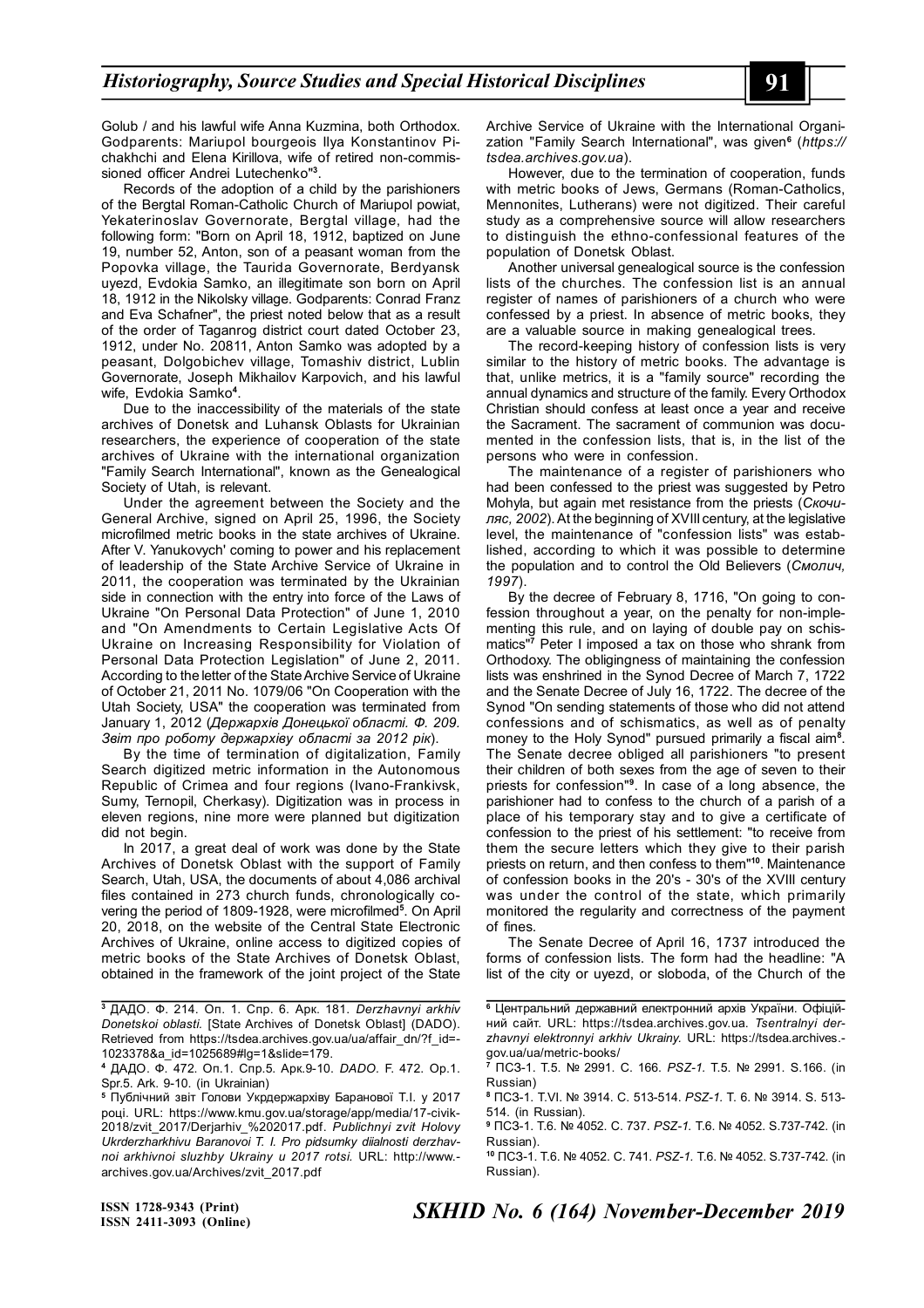Priests (names and patronymics)". In the first graph, order numbers of houses or yards were indicated, in the second graph, number of women and men was indicated, in the graph "spirituals and their household", which indicated the family members' names (most often recorded once), for spouses names and patronymics and for children only names were indicated. To show years since birth, there were other graphs, separately for men and women, indicating the number of years of each family member for that year. Despite the fact that children from 7 years were obliged to confess, the confession lists often included information about children older than one, but, at the same time, the priest put a dash in graph of the confession. The "testimony of action" graph contained information about "those who had confession and the Holy Sacrament", "who were confessed and did not receive the Sacrament, and for what reason" and "who did not have confession"**<sup>11</sup>**. The second column of the graph had records rarely, such cases were exceptions. In the last column about those who were not in confession, a note of how many years the person had not been in confession with the priest was made, indicating the reason, most often - "because of the excommunication".

Confession lists were sometimes added to metric books, making it difficult to find them. In particular, metric books of the Holy Trinity Church of the Yekaterinoslav Theological Consistory of the Staryi Kermenchyk village of the Mariupol powiat, Yekaterinoslav Governorate for 1912 also included the confession lists: "House number 247, Patrykats family:

Vasily Ilyin (66 years old) and his wife Varvara Ignatieva (69 years old);

Fyodor Ilyin (54 years old) and his wife Sarra Grigoryeva (54 years old) and their children - Alexander (20 years old), Lubov (19 years old), Nikolay (16 years old), Georgy (13 years old);

Grigory Feodorov (23 years old) and his wife Anna Evfimova (19 years old) and their daughter Elena (1 year old);

Ilya Feodorov (28 years old) and his wife Anna Georgieva (21 years old) and their children - Sofia (3 years old), Maria (2 years old);

Gerasim Ilyin (49 years old) and his wife Maria Konstantinova (35 years old) and their son Ilya (18 years old);

widower Ivan Gerasimov (26 years old)"**<sup>12</sup>** .

From the record, information on three generations of the family, three sons of Ilya Patrykats - Vasily, Fyodor and Gerasim with their families and grandchildren can be found.

The confession lists, like the metric books, finished their period of existence with the establishment of Bolsheviks authority. Their information capability makes it possible to study genealogical trees of all segments of the population of Donetsk Oblast until the 1920s.

Due to its annuality, regularity of maintenance, allsegment, mass coverage, confession lists are an important source for conducting genealogical research for all segments of the Ukrainian society. They are a list of the whole family and sometimes of several generations. Considering that the confession lists were compiled annually in two copies - the parochial one and the consistorial one,

they help to determine an approximate year of marriage in the absence of metric books, as well as to identify information about births and deaths of children in the family during the inter-revision period.

The disadvantage of the confession lists is the inaccuracy in writing names of family members, as no supporting documentation was required. Information of the deceased man of a widow was also missing from confession lists.

An important source for the reconstruction of genealogical trees of the taxpayers in the absence of metric books and confession lists are revision "skazki" - the materials of the all-Russian taxable population censuses, which were conducted in the territory of the Russian Empire in the period of 1718-1857.

Since the first census, the government had always emphasized the fiscal aim of mass accounting of people. However, its results were used for other purposes: statistical, juristic (the record to the revision fixed the civil status of the person), military, etc. At the same time, the state sought to collect additional evidence of its citizens. Therefore, in course of particular revisions, the female population, non-taxed segments, foreigners were enumerated, other separate additional information, such as nationality, religion, physical defects, etc. was indicated.

When working with the materials of the revision accounting it should be taken into account that the revision considered the taxable population, composition of which was constantly changing during the XVIII-XIX centuries, so the extent of reporting of entire population of the country in revision "skazki" was also changing. Thus, the first, second and sixth revisions considered only souls "of male sex", the other considered "male and female souls". The unit of the census was the so-called "revision soul", which remained relevant as a taxpayer until the next revision.

For a long time, there was no clear form of revision "skazki". Thus, the first, second, fourth revisions did not record information about women. Children who were born between the revisions also were not recorded.

In addition, it is worth considering that the revisions were not conducted throughout the territory of the empire. Only since 1781, the fourth revision, the system of nationwide revisions was extended to Ukraine. However, it covered only the lands of the Dnieper Ukraine. Only from the fifth revision (1794-1795), the revision accounting of the population was extended to all Ukrainian lands that were part of the Russian Empire.

The large number of cases with revision "skazki" of the late XVIII should be noted. For various reasons, these archival units were often combined into one volume of censuses of villagers of tens of villages. Such concentration of lists contributes to their faster description, but makes it difficult to conduct genealogical research at the place of residence of the representatives of the family.

It is important to note that the revision committee received the materials in two copies, and after processing and closing the case, one copy remained in a powiat treasurer and the other one was sent to the powiat treasury Chamber. The latter were created in 1779 and were under the authority of the governorate treasury chambers. It explains the fact that the revision "skazki" of the population of the Mariupol powiat, Yekaterinoslav Governorate are stored in the funds of the Mariupol Powiat Treasury of the State Archives of Donetsk Oblast and the Alexander Powiat Treasury of the State Archives of Zaporizhia Oblast (*Гончарова, 2003*) and constitutes the majority of revision "skazki" preserved up to now and suitable for analysis as a historical source of the history of foreigners.

**<sup>11</sup>** ПСЗ-1. Т.10. № 7226. С.114. *PSZ-1.* Т.10. № 7226. S. 114-118. (in Russian).

**<sup>12</sup>** ДАДО. Ф. 417. Оп.1. Спр.19. Арк. 85. *DADO.* URL: https:// tsdea.archives.gov.ua/ua/affair\_dn/?f\_id=1526781&a\_id=1528- 441#lg=1&slide=85.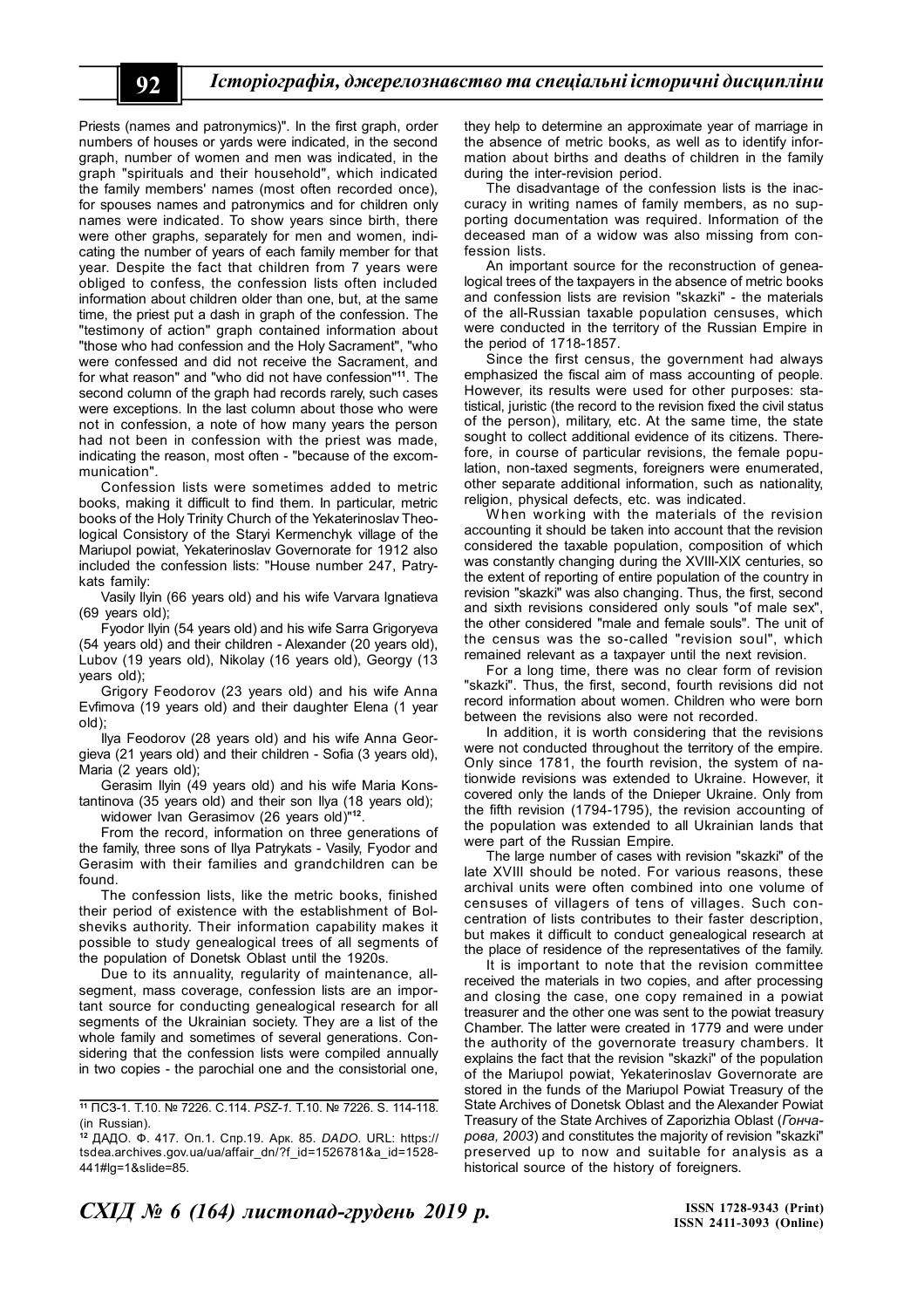The Mariupol Powiat Treasury Fund of the State Archives of Donetsk Oblast (*ДАДО, ф. 131*) contains files of five revisions of revision "skazki" in 73 cases (1811, 1816, 1835, 1850, 1857 рр.).

The materials of the sixth revision of 1811, which have been preserved in a very poor state, are represented by only two settlements of foreign colonists - the Greeks of Komar and Bogatyr villages**<sup>13</sup>**. There are no summary statements on settlements of 1811-1812. Because of the peculiarities of the sixth revision "skazki" form, its materials are of considerable interest to researchers. According to the decree of Alexander I of May 22, 1811, it was required to "add people of all those segments that were recorded in the previous revision" to the revision "skazki"**<sup>14</sup>**. Thus, two main graphs were added to the main text: 1) on the previous revision; 2) had left before the revision began. The first column indicated the age on the previous revision. If the recorded person was born between the revisions, the term "newborn" was used. In the second, the reason why recorded person was missing on the previous revision was indicated. For the record of reasons for revision "skazki" typical were "moved to another village (indicated to which one)", "died" with an indication of the exact date. The presence of the information on the number of the population on the previous revision in the revision of 1811 provides the possibility of reconstruction of the information of 1795.

The title of the revision "skazki" indicated the date and place of the revision - the name of the governorate, powiat and settlement. The family number was indicated in the table, then all its members were rewritten and the range of family relations was indicated. If the person arrived to a powiat from another territory, then the place and date of departure from the previous place of residence was stated in the document. The next graph provided information on a decrease in population, that is, the deceased or people who left residence and the reasons of it were identified. The last graph indicated the age of the person at the time of current revision. It should be noted that the more complete revision "skazki" of the Mariupol powiat of the sixth revision were preserved in the fund of the Alexander Powiat Treasury of the State Archives of Zaporizhia Oblast**<sup>15</sup>** .

The documents of VII revision were preserved only partially. In total, the 15 cases presented by the materials of the VII revision contain separate information or general data on the 15 Greek villages of Greeks and Mariupol**<sup>16</sup>** .

Preservation of the materials of the VII revision is even worse. Information about only seven Greek villages is available: Velyka Karakuba, Nova Karakuba, Karan, Laspa, Velyka Janisol, Stila, Mala Yanisol and Mariupol**<sup>17</sup>** .

Revision "skazki" of the seventh revision of the German colonies of Mariupol powiat Kirschwald, Rosenberg, Rosengart, Nigenhoff, Shoenbaum, Kronzdorf, Rosenberg, Grunau, Vikerau, Reichenberg, Kampenau, Mirrau, Kaizendorf, Gotland, Neuhoff, Eichwald, Elizabethdorf, Lug-

**<sup>13</sup>** ДАДО. Ф. 131. Оп.1. Спр. 61. *DADO.* F. 131. Op. 1. Spr. 61. (in Ukrainian)

**14** ДАЗО. Ф. 12. Оп. 1. Спр. 3. Арк. 16. *Derzhavnyi arkhiv Zaporizkoi oblasti.* [State Archives of Zaporizhzhya Oblast] (DAZO). F. 12. Ор. 1. Spr. 3. Ark. 16. (in Ukrainian)

**<sup>15</sup>** ДАЗО. Ф. 12. Оп. 1. Спр. 38. *DAZO.* F. 12. Ор. 1. Spr. 38. (in Ukrainian)

**<sup>16</sup>** ДАДО. Ф. 131. Оп.1. Спр. 78. *DADO.* F. 131. Op. 1. Spr. 78. (in Ukrainian)

**<sup>17</sup>** ДАДО. Ф. 131. Оп.1. Спр. 64-99. *DADO.* F. 131. Op. 1. Spr. 64- 99. (in Ukrainian)

wigstahl, Tiegenort, Tirgart are dated 1824-1829**<sup>18</sup>**. This is explained by the fact that most of these settlements were founded in these years and the Mariupol colonial district was formed. The number of colonies in this district varied from 17 to 27 at different times.

In the revision "skazki" of the eighth revision of the Mariupol Colonial District, information on the inhabitants of 24 colonies was provided: Kirschwald, Tiegenhof, Rosenhardt, Shoenbaum, Kronzdorf, Grunau, Rosenberg, Vikerau, Rosenberg, Kampenau, Mirrau, Kaizendorf, Gotland, Neuhoff, Eichwald, Elizabethdorf, Lugwigstahl, Tiegenort, Tirgart, Elizabethdorf, Bili Vezhi, Kalchinivka, Rundewiese, Klein Werder, Groß Werder**<sup>19</sup>** .

In 1850, the IX people's census was conducted. According to this revision, the revision materials of only five Greek settlements were preserved, namely: Nova Karakuba, Velyka Yanisol, Mangush, Velyka Karakuba, Beshevo**<sup>20</sup>** . Revision "skazki" of the IX revision of Mariupol are stored in six cases (101, 102, 103, 104, 105, 106, 112) with a total number of 1722 sheets.

The "Summary list of the Mariupol city on the number of merchant and burgher souls present in this city on this IX revision" is of considerable interest. According to it, there were 131 male and 98 female merchants in the city, among them "of Greek class: male - 101 and female - 78 and Russian: male - 30 and female 20 souls"**<sup>21</sup>**. According to the IX revision, number of bourgeois people was 1655 male and 1501 female bourgeois (1483 of them Greekmale, 1484 Greek-female, and 35 Russian, of whom were 17 male and 18 female)**22**. This indicates that representatives of other ethnic groups began to settle in Mariupol long before the "highest approved opinion of the State Council" of March 30, 1859, which allowed the creation in Mariupol, in addition to the Greek, of a community of representatives of other nationalities**<sup>23</sup>** .

According to the X revision, the number of merchants in Mariupol decreased to 100 male and 89 female. In the national dimension (Greek-male merchants - 68, female - 57) the number of Russian merchants increased (male - 32, female - 32)**<sup>24</sup>** .

Since 1835, the merger of five Mennonite colonies into the Mariupol Mennonite District began. 145 Mennonite families from Khortytsia colonies of Yekaterinoslav Governorate moved to the North Pryazovia and founded the colonies Bergtal (1836), Schönfeld (1837), Schöntal (1838), Geyboden (1841). Mennonite colony Friedrichsthal, which was immediately included to the census, was founded the latter in 1852. The materials provide information on 788 men and 707 women of the Mariupol Mennonite District**<sup>25</sup>** .

In general, the analysis of the revision "skazki" allows

| <sup>18</sup> ДАДО. Ф. 131. Оп.1. Спр. 79. DADO. F. 131. Op. 1. Spr. 79. (in |  |  |  |  |  |  |  |
|------------------------------------------------------------------------------|--|--|--|--|--|--|--|
| Ukrainian)                                                                   |  |  |  |  |  |  |  |
| $\cdots$                                                                     |  |  |  |  |  |  |  |

**<sup>19</sup>** ДАДО. Ф. 131. Оп.1. Спр. 92. DADO. F. 131. Op. 1. Spr. 92. (in Ukrainian)

**<sup>20</sup>** ДАДО. Ф. 131. Оп.1. Спр. 101-112. DADO. F. 131. Op. 1. Spr. 101-112. (in Ukrainian)

**<sup>21</sup>** ДАДО. Ф. 131. Оп.1. Спр. 112. DADO. F. 131. Op. 1. Spr. 101- 112. (in Ukrainian)

**<sup>22</sup>** ДАДО. Ф. 131. Оп.1. Спр. 112. Арк. 1. DADO. F. 131. Op. 1. Spr. 112. Аrk. 1. (in Ukrainian)

**<sup>23</sup>** ПСЗ-2. -Т. 34, 1-е отд., № 34308. С. 246-247. PSZ-2. Т.34. № 34308. S. 246-247. (in Russian)

**<sup>24</sup>** ДАДО. Ф. 131. Оп.1. Спр. 116. Арк. 1. DADO. F. 131. Op. 1. Spr. 116. Ark. 1 (in Ukrainian)

**<sup>25</sup>** ДАДО. Ф. 131. Оп.1. Спр. 115. Арк. 1. DADO. F. 131. Op. 1. Spr. 116. Ark. 1 (in Ukrainian)

**ISSN 1728-9343 (Print) ISSN 2411-3093 (Online)**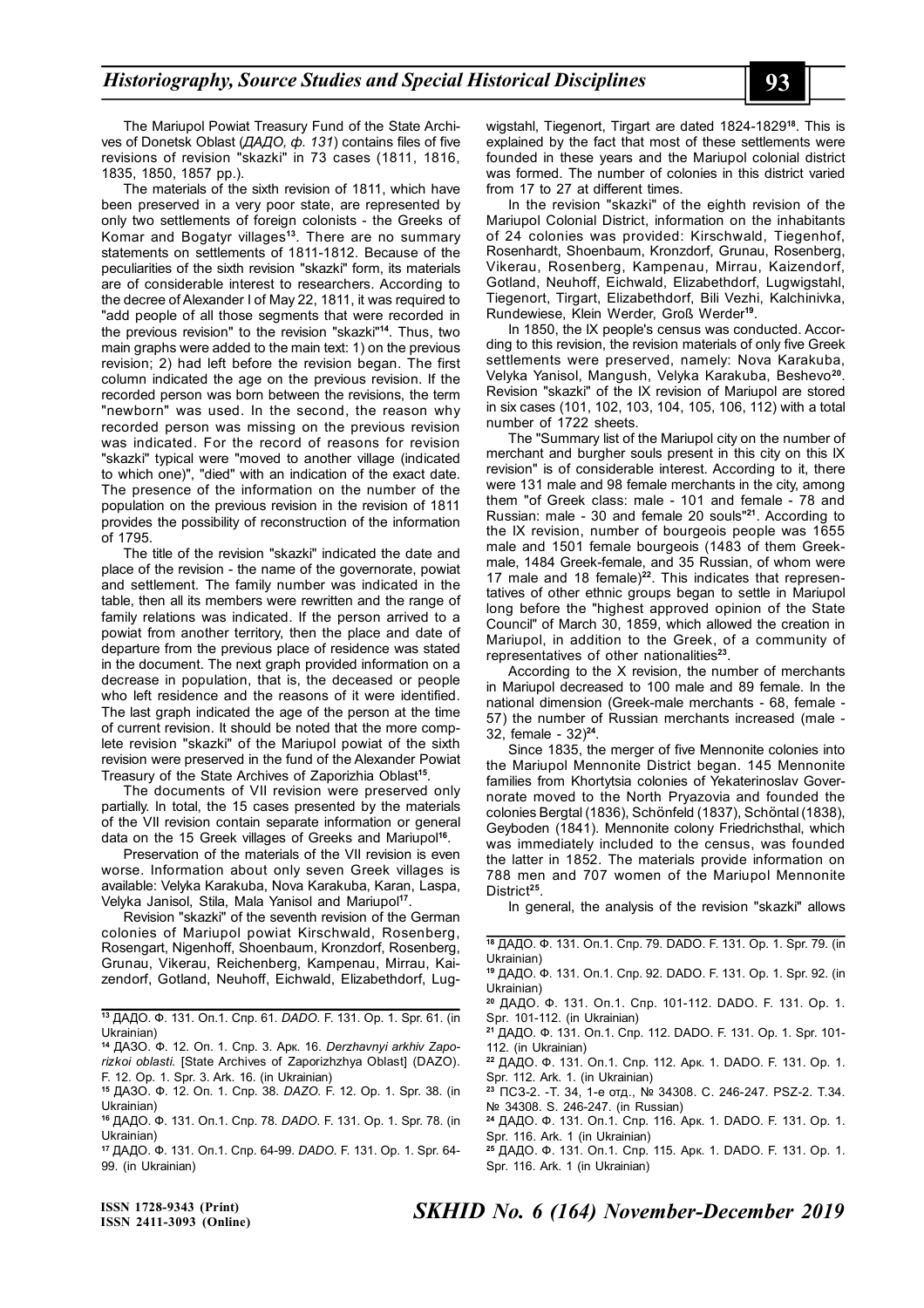to get necessary information for genealogical research: names, dates of birth and death, information about social and marital status, as well as a number of additional information about ancestors. However, this source also has a number of disadvantages. It is quite natural that the state sought to maximize the number of taxed "souls". Typically, serious distortions can be found in information on population that is counted only for accounting (such as the female population) and is not obliged to pay taxes. Nobody was interested in accounting for this category of the population, so sometimes it was conducted inconsistently and carelessly. The age of the person is the most unreliable item of revision "skazki". Comparing it to the evidence of metric books indicates a systematic distortion of the age rate. Therefore, another reason for the chronological inaccuracy of the audit records may be haste of the scribes and the unwillingness to delve into the details.

#### **Conclusion**

Thus, the analysis of metric books, revision "skazki" and confession lists as the main genealogical sources, as well as the peculiarities of information record in the territory of Donetsk region, show the importance of using the information potential of mentioned sources to reproduce family history, make genealogical trees, complete the blank spaces in the information about family members. The metric records contain information about the ethnic and cultural features of the population of Donetsk: honoring the saints and giving their names to infants in the Orthodox population, conducting the circumcision, signing a marriage contract of a search, presence of a metric book on divorced Jews, indicating the legality of birth of a child, indicating all family members in metric books, about the dead of the German-speaking colonists. The confession lists contain information about the family members who were confessed and make it possible to determine the age of each family member in the year of confession and relationship within the family. Revision "skazki" do not always contain information about the female population, there is no information about babies born during the period between revisions, but they contain information about the nationality and physical defects of the population. Studying the peculiarities of family structure and their interrelation with different ethnic characteristics using revision "skazki" provides understanding of the demographic situation in the region. Of great importance is the study of ethnically mixed marriages as a factor for the process of assimilation.

The analyzed sources differ in the quality and quantity of genealogical information provided. However, since the preservation of these sources is incomplete and many of them are inaccessible to Ukrainian researchers, genealogical exploration requires comprehensive use of all possible sources.

#### **REFERENCES**

- Arsenych, P. I. (2005). *Rid Shukhevychiv.* Ivano-Frankivsk: Nova zoria, 264 р. (in Ukrainian).
- Bondar, S. D. (1916). *Sekta mennonitov v Rossii (v svyazi s istoriey nemetskoy kolonizatsii na yuge Rossii).* Petrograd, 231 р. (in Russian).
- Hedo, A. V. (2009). Materialy reviziinoho perepysu naselennia yak dzherelo z istorii inozemnykh kolonistiv Donbasu (za materialamy derzhavnoho arkhivu Donetskoi oblasti). *Novi storinky istorii Donbasu,* (17/18), 340-348 (in Ukrainian).
- Honcharova, N. (2003). Revizki "skazky" hretskykh poselen. *Zaporizki studii. Z istorii hrekiv Pivdnia Ukrainy XVIII-XX st.,* 8-15 (in Ukrainian).
- Huzenkov, S. H. (2005). *Metrychni knyhy yak dzherelo z istorychnoi demohrafii Pivdennoi Ukrainy druhoi polovyny XIX pochatku XX st. [Parish registers as a source of historical demography of Southern Ukraine in the 2nd half of the XIX early XX centuries]* (Сandidate's thesis). Zaporizhzhia: Zaporizhzhia National University (in Ukrainian).
- Kabuzan, V. M. (1963). *Narodonaselenie Rossii v XVIII pervoy polovine XIX v.* Moscow: Izd-vo AN SSSR, 230 р. (in Russian).
- Lehun, Yu. V. (2005). *Henealohiia selian Podilskoi hubernii: dzherela.* Vinnytsia: O.Vlasiuk, 515 р. (in Ukrainian).
- Lobko, N. V. (2008). *Informatsiinyi potentsial ukrainskykh henealohichnykh dzherel ta yoho vykorystannia v istorychnykh doslidzhennia [Information potential of Ukrainian genealogical sources and its usage in historical researches]* (Сandidate's thesis). Kyiv: Тaras Shevchenko National University of Kyiv (in Ukrainian).
- Lobko, N. V. (2014). Spovidni vidomosti tserkov: informatsiinyi potentsial ta osoblyvosti vykorystannia pry rekonstruktsii rodovodiv. *Sumskyi istoryko-arkhivnyi zhurnal,* 23, 5-10. Retrieved from: http://nbuv.gov.ua/UJRN/Siaj\_2014\_23\_3.
- Lyman, I. (2001). Metrychni knyhy yak dzherelo z tserkovnoho ustroiu Pivdennoi Ukrainy druhoi polovyny XVIII - pershoi polovyny ХIХ st. *Naukovi zapysky: Zbirnyk prats molodykh vchenykh ta aspirantiv,* (T.7), 197-211 (in Ukrainian).
- Mironov, B. N. (1998). O dostovernosti metricheskikh vedomostey - vazhneyshego istochnika po istoricheskoy demografii Rossii XVIII - nachala XX vv. *Rossiya v XIX - XX vv.,* 41-47 (in Russian).
- Skochylias, I. (2002). Zaprovadzhennia metrychnykh knyh u Kyivskii pravoslavnii mytropolii v druhii polovyni XVII stolittia. *Henealohichni zapysky,* II, 77-87 (in Ukrainian).
- Smolich, I. K. (1997). *Istoriya Russkoy tserkvi.* Мoscow, 798 р. (in Russian).
- Vasyk, O. V. (2011). *Metrychni knyhy yak dzherelo z istorii Donbasu druhoi polovyny XIX - pochatku XX st. [Parish registers as the source of Donbass history in the second half of the XIXth - the beginning of the XXth century]* (Сandidate's thesis). Donetsk: Donetsk National University (in Ukrainian).
- Yelpatevskiy, A. V. (1971). O dokumentalnykh istochnikakh sovremennykh istoriko-biograficheskikh i genealogicheskikh issledovaniy. *Aktovoe istochnikovedenie,* 72-88 (in Russian).

#### **LIST OF REFERENCE LINKS**

- Арсенич П. І. Рід Шухевичів. Івано-Франківськ: Нова зоря, 2005. 264 с.
- Бондарь С. Д. Секта меннонитов в России (в связи с историей немецкой колонизации на юге России). Петроград, 1916. 231 с.
- Васик О. В. Метричні книги як джерело з історії Донбасу другої половини ХІХ - початку ХХ ст.: дис. … кандидата іст. наук: 07.00.06. Донецьк, 2011. 246 с.
- Гедьо А. В. Матеріали ревізійного перепису населення як джерело з історії іноземних колоністів Донбасу (за матеріалами державного архіву Донецької області). *Нові сторінки історії Донбасу.* 2009. (17/18). С. 340-348.
- Гончарова Н. Ревізькі "сказки" грецьких поселень. *Запорізькі студії. З історії греків Півдня України XVIII-XX ст.* 2003. С. 8-15.
- Гузенков С. Г. Метричні книги як джерело з історичної демографії Південної України другої половини ХІХ - початку ХХ ст.: дис. … кандидата іст. наук: 07.00.06. Запоріжжя, 2005. 218 с.
- Елпатьевский А. В. О документальных источниках современных историко-биографических и генеалогических исследований. *Актовое источниковедение.* 1971. С. 72-88.
- Кабузан В. М. Народонаселение России в XVIII первой половине XIX в. М.: Изд-во АН СССР, 1963. 230 с.